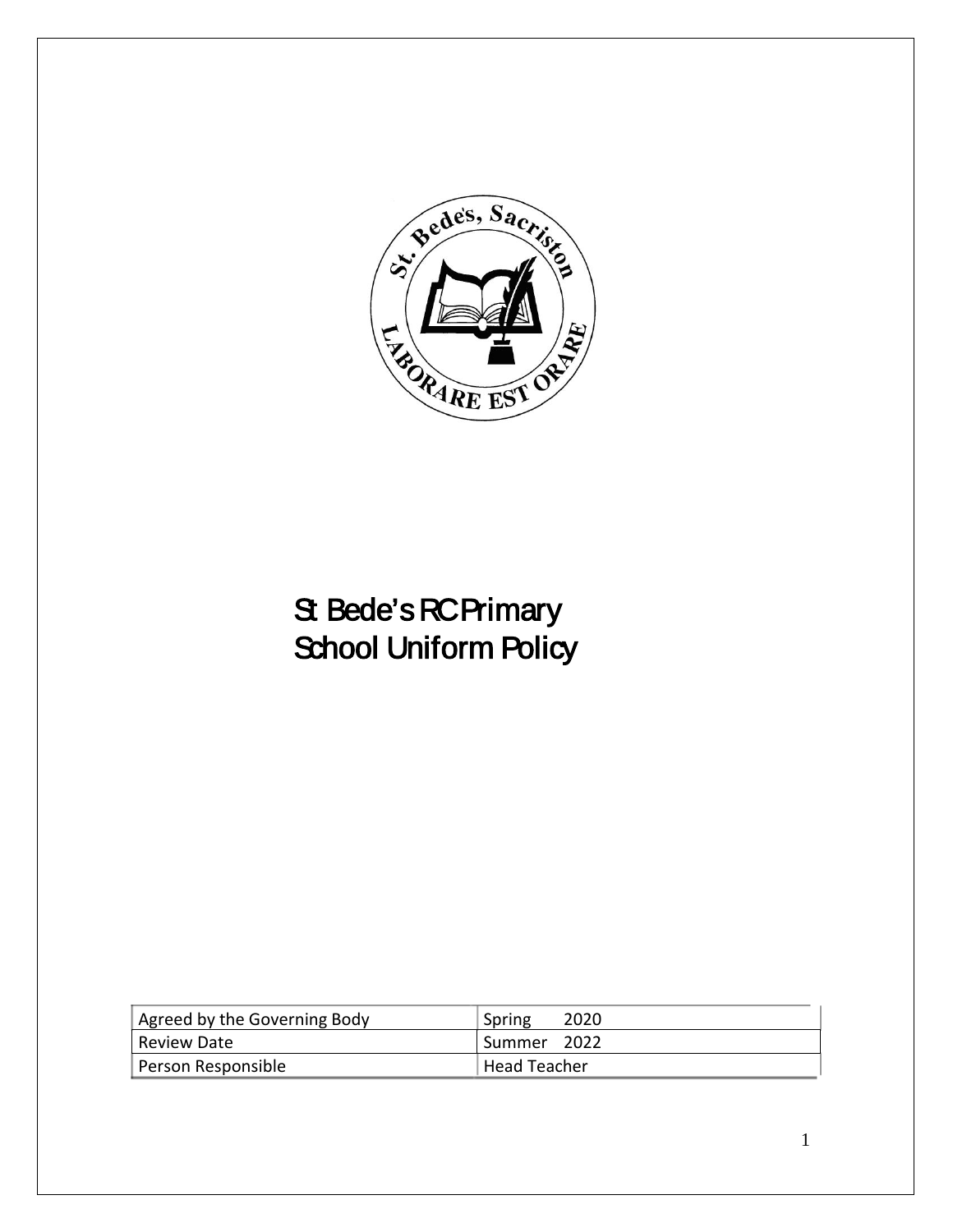# 1. Introduction

1.1 School uniform plays a valuable role in contributing to the ethos of the school and setting an appropriate tone. We place great emphasis on presentation at St Bede's, and encourage children to present both their work and themselves completely. It is our policy that all children should wear school uniform when attending school, or when participating in a school organised event outside normal school hours. We provide a complete list of the items needed for school uniform in our school brochure (see below).

# 2 Aims and objectives

2.1 Our policy is based on the notion that a school uniform:

- promotes a sense of pride in the school;
- engenders a feeling of community and belonging;
- is practical and smart;
- identifies the children with the school;
- is not distracting in class (as fashion clothes might be);
- makes children feel equal to their peers in terms of appearance;
- is regarded as suitable, and good value for money, by most parents;
- has been designed with health and safety in mind.

# 3 School Uniform

# 3.1 Dress Code

- Grey Trousers/ Pinafores/ Skirts/ Shorts (Not Black)/skorts
- Maroon School Sweatshirt/ Cardigan with embroidered school logo.
- Blue/ Red Gingham Dress (Not Pink).
- Blue Polo shirt or Blouse tucked in
- White/ Grey/black Socks and Grey/black tights
- Black shoes (No Trainers) Black Sandals can be worn in the Summer time if they have a rubber sole and strap around the back of the foot. Flat black boots can be worn in the winter but must be tucked underneath their school trousers. No heels permitted.
- During periods of wet/snowy weather, children may wish to come to and from school in wellington boots.

No fluorescent bobbles are permitted- school colour bobbles (red/blue/white) or a black bobble only, small plain hair slides or narrow hair bands in school colours.

# 3.2 PE Kit

- A white school t-shirt with embroidered school logo and burgundy shorts.
- Trainers with non marking soles.
- School coloured bobble-hair must be tied back for safety reasons.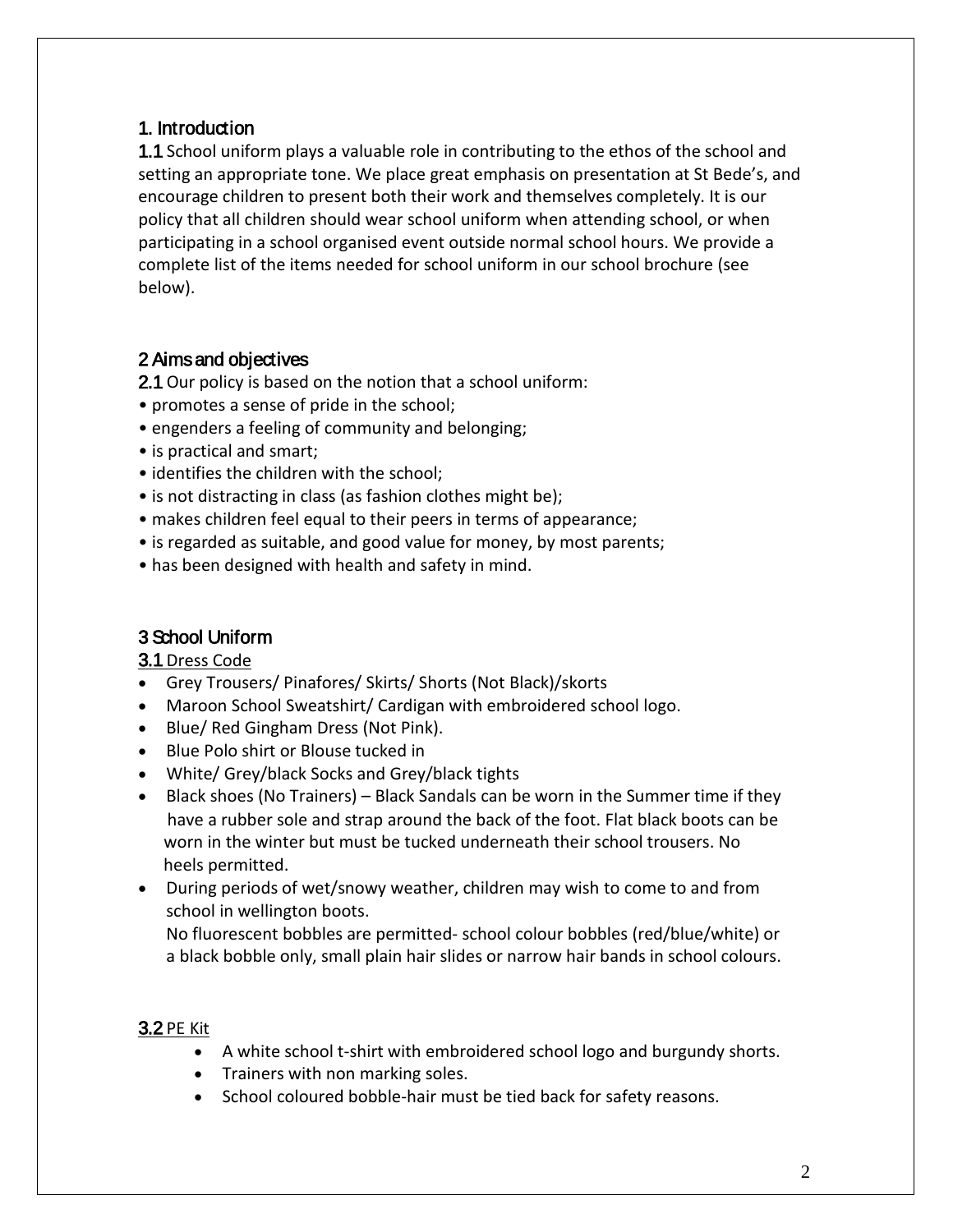#### 3.3 Jewellery

On health and safety grounds we do not allow children to wear jewellery in our school. The exceptions to this rule are watches and a small object of religious significance such as a crucifix. We ask that children remove these items themselves for PE and games. School does not accept responsibility for damage to these items, or from injury that may arise from wearing them.

# 4 Haircuts and Styles

4.1 The school does not permit children to have haircuts or similar styles that could serve as a distraction to other children. No hair dye/hair gel is permitted or any marks/lines cut into the hair. Hair should not be spiked for school. No shaved heads, unless for medical reasons.

4.2 In order that children are not distracted by their hair and to avoid contamination of headlice, long hair MUST be tied back.

# 5 Make Up

5.1 No make up is permitted under any circumstances. Any child wearing make up will be required to remove it.

# 6 Labels

6.1 All school uniform must be labelled, including coats. School bags only are to be used to transport items to school. Replacements can be purchased from the office.

# 7 The role of parents

7.1 We ask all parents who send their children to our school to support the school uniform policy. We believe that parents have a duty to send their children to school correctly dressed and ready for their daily schoolwork. Parents should ensure that their child has the correct uniform, and that it is clean and in good repair.

**7.2** If any parent would like the school to modify the uniform policy, they should make representation, in the first instance, to the Head Teacher. The school welcomes children from all backgrounds and faith communities. If there are serious reasons why parents want their child to wear clothes that differ from the school uniform policy, for example religious objections, the school will look sympathetically at such requests. Similarly, should an item of school uniform prove problematic for a pupil with Special Educational Needs or Disability, then parents are invited to draw this to the attention of the Head Teacher. The school will not treat pupils with disabilities unfavourably.